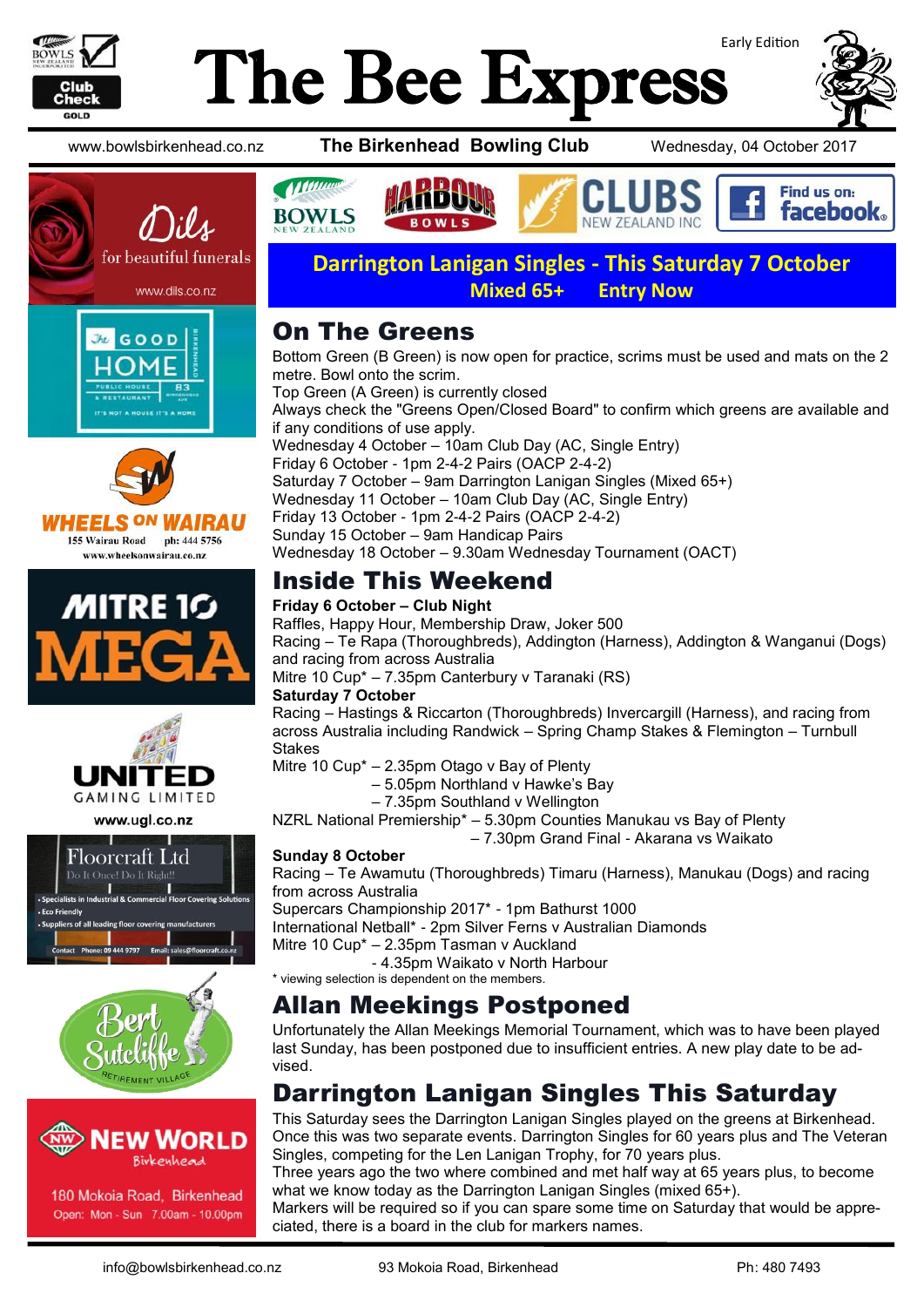www.bowlsbirkenhead.co.nz **The Birkenhead Bowling Club** Wednesday, 04 October 2017



CENSING TRUS

CONTRACT **OOMIH William Beare** n@carpetmill.co.nz ffice Ph 09 441 7447 Archers Ro<br>
nfield 0629



#### Pennants & Voucher

Not the best of starts to Pennants last Saturday. After the first day of two rounds Birkenhead's Women's Division One are in fifth, Men's Division One in third and both Men's Divisions Two and Three are in sixth place. Pennants continues this Sunday. Sunday around 5pm the player of the day for each division will be announced at the club. There will also be a draw for a \$45 bar voucher, where each of the day's skip's names will be in the draw. To claim the voucher all three players that played the last game together

that day must be present or another skip's name will be drawn until we have a winner.

**TOTAL** Round Game **Bonus** Shots Net total **DIVISION ONE MEN GAME** Shots for **PLACING**  $\mathbf{s}$ against Points Points shots Played **POINTS BROWNS BAY HAWKS**  $\overline{c}$  $27$ 156 92 64 15  $12$  $\mathbf{1}$ **TAKAPUNA**  $\overline{2}$  $12$  $12$  $24$ 110 86  $24$  $\overline{2}$ **BIRKENHEAD BULLETS**  $\overline{2}$  $\overline{9}$ 6  $15$ 135 5  $\overline{3}$ 130  $\overline{\phantom{a}}$  $\ddot{9}$ OREWA SEAGULLS 6  $15$  $\Delta$  $\Delta$ 114 110  $-26$  $\overline{c}$ 0 NORTHCOTE 6 6 117 143 5 **GLENFIELD LIONS**  $\overline{2}$  $\overline{3}$  $\circ$  $\overline{3}$  $72$ 143  $-71$ 6

Bowls North Harbour Pennants Men's Division One summary of the first days results.

# The Vice & The Super Make Ready for Battle

Eleven players have been selected in the Open Men's North Harbour squad to take on Auckland in the annual "Battle of the Bridge" this coming Saturday at New Lynn. Of the Eleven Birkenhead's Vice President John Hindmarch, Greens Superintendent Randall Watkins, along with Tony Grantham and Scott Mouton have been named in the side to do battle.

In the BNH Open Women's side, playing at the same venue as the men, Birkenhead's Trish Croot and Adele Ineson will be out there to stamp their authority on Auckland. While the Open Sides are fighting it out with Auckland the 1-8's head up to Maungaturoto with Birkenhead's Jimmy Heath, Daymon Pierson and Jerome Rusk in the 1-8 year men's side.

The Hobsonville greens will also see some rep action with the 1-5 Years playing. The 1-5 year Women's includes Jacqui Belcher and Loz Croot, while Jerry Belcher and Stacy Munro will be out in the 1-5 Men's side.

### Coaching Mondays

The season is up and running and the bottom green is open. The afternoon Monday ritual has begun, coaching.

The club is fortunate to have some top coaches ready to assist our members. Convenor of Coaches Keith Burgess has assisted BNH Open Men and Blackjack Tony Grantham to reach for their goals. Burgess is ably assisted by fellow coaches Carole Fredrick (25 BNH Centre Titles) and Ruth Lynch (22 BNH Centre Titles).

Coaching is on Mondays from 3pm or at other times on request. If you have any questions contact Keith 027 4824884.



**PRODUCTS** 

Ph: 09 444 1567

www.3dproducts.co.nz

#### BIRKENHEAD

Design & Manufacture **High Quality Durable** Whiteboards **Noticeboards Educational Furniture** 

Over 25 years

*<u>Ommie Swart Limited</u>* otional Apparel & Products, Corporate Gifts **Customised Team & Club Uniforms** 

**New Zealand made** 

Recreation Drive PH: 418 2424 Proudly Supporting Bowls Birkenhead www.birkenheadrsa.com



#### **TAB at Birkenhead Bowling Club.**

The Birkenhead Bowling Club is committed to promoting responsible gambling.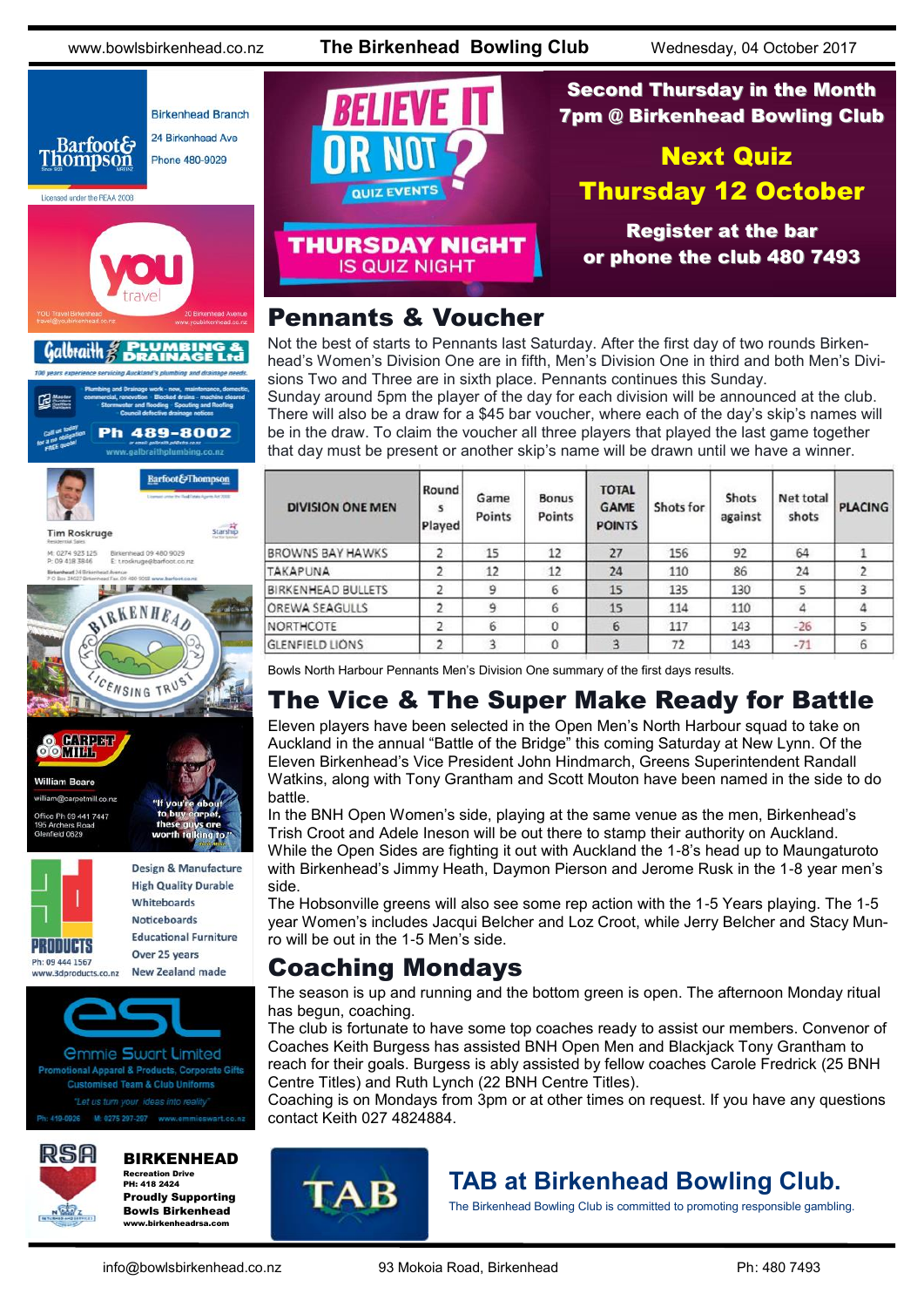www.bowlsbirkenhead.co.nz **The Birkenhead Bowling Club** Wednesday, 04 October 2017





180 Mokoia Road, Birkenhead Open: Mon - Sun 7.00am - 10.00pm







BIRKENHEAD Recreation Drive PH: 418 2424 Proudly Supporting Bowls Birkenhead

www.birkenheadrsa.com









**Tuesday 7 November @ Birkenhead Bowling Club Open from 11am Stuie's Punters Bar & Winning Post Lounge options available**

#### 75th Jubilee - Registration of Interest

75<sup>th</sup> Jubilee Registration of Interest is now open, you are urged to fill one out to avoid disappoint.

This Registration of Interest will enable the Jubilee Committee to offer preferential entry to Jubilee tournaments and events to our past and present members and those with an affiliation with the club.

Registrations of Interest close Monday 4 December, this is only a registration of interest. Tournament entry forms and event ticket details will be sent out to those that have registered for a particular tournament or event in mid-December. Mid-January we will open up any spaces to all-comers to ensure we have all tournaments and events full. Note we need all your contact details on the forms.

"Registration of Interest Form" available from the Club, the Club's website or contact the Club Secretary email: secretary@bowlsbirkenhead.co.nz or phone/text 027 6661618 There is something for everyone during the five days of celebration.

# Jaden, Muppet and Adam Storm It

The Melbourne Storm finished their season in style last Sunday evening in Sydney beating the North Queensland Cowboys in the NRL Grand Final. Here in the Club's Sky Survivor NRL Finals picking competition after three rounds of finals league the eighteen hopefuls where down to three (Jaden, Muppet and Adam) with the Grand Final to play. All three picked the Storm so share 80% of the pot. This will be awarded this Friday Club Night along with two lucky draws each claiming 10% of the pot.

Thanks go to John Hindmarch for running this picking comp and the previous picking comps this winter. Also thanks to all the members that participated and made it the success that it is. Bring on NRL 2018 when we will kick it all off again.

# TAB Update

The TAB POD in the club was taken off line on Saturday afternoon. The Club apologies for any inconvenience caused but this was beyond our control. We are glad to report that the TAB POD is back up and running off the land line connection and not the temporary wireless connection, business as usual..

# Birkenhead 1-8 Year Open AC Triples \$5,000 \* Cash Prize Pool \$1,500 \* First Prize

### \$5,000 1-8 Year Triples

Saturday 17 and Sunday 18 February will see 32 teams competing in the inaugural Birkenhead 1-8 Year AC Triples Tournament. With a \$5,000 prize pool and \$1,500 alone being allocated to the winners, this tournament is sure to pull some strong teams. Besides the prize money and two days of competitive bowls, the teams will enjoy morning tea and a sumptuous buffet lunch, in the style Birkenhead is renowned for, each day.

This is the same weekend as NZ Open "Finals". Sadly those that make the final of one of the disciplines in the NZ Open they will not be able to play in Birkenhead's \$5,000 1-8 Year Triples Tournament. If someone that has entered our 1-8 Year Triples Tournament is unable to play because they are in one to the finals of the NZ Open we will refund their 1-8 Year Triples Tournament entry.

Entry forms are available from the Club, the Club's website or email: secretary@bowlsbirkenhead.co.nz

The Club thanks Tournament Partner "Bert Sutcliffe Retirement Village" for their support of this 1-8 Year Triples Tournament.